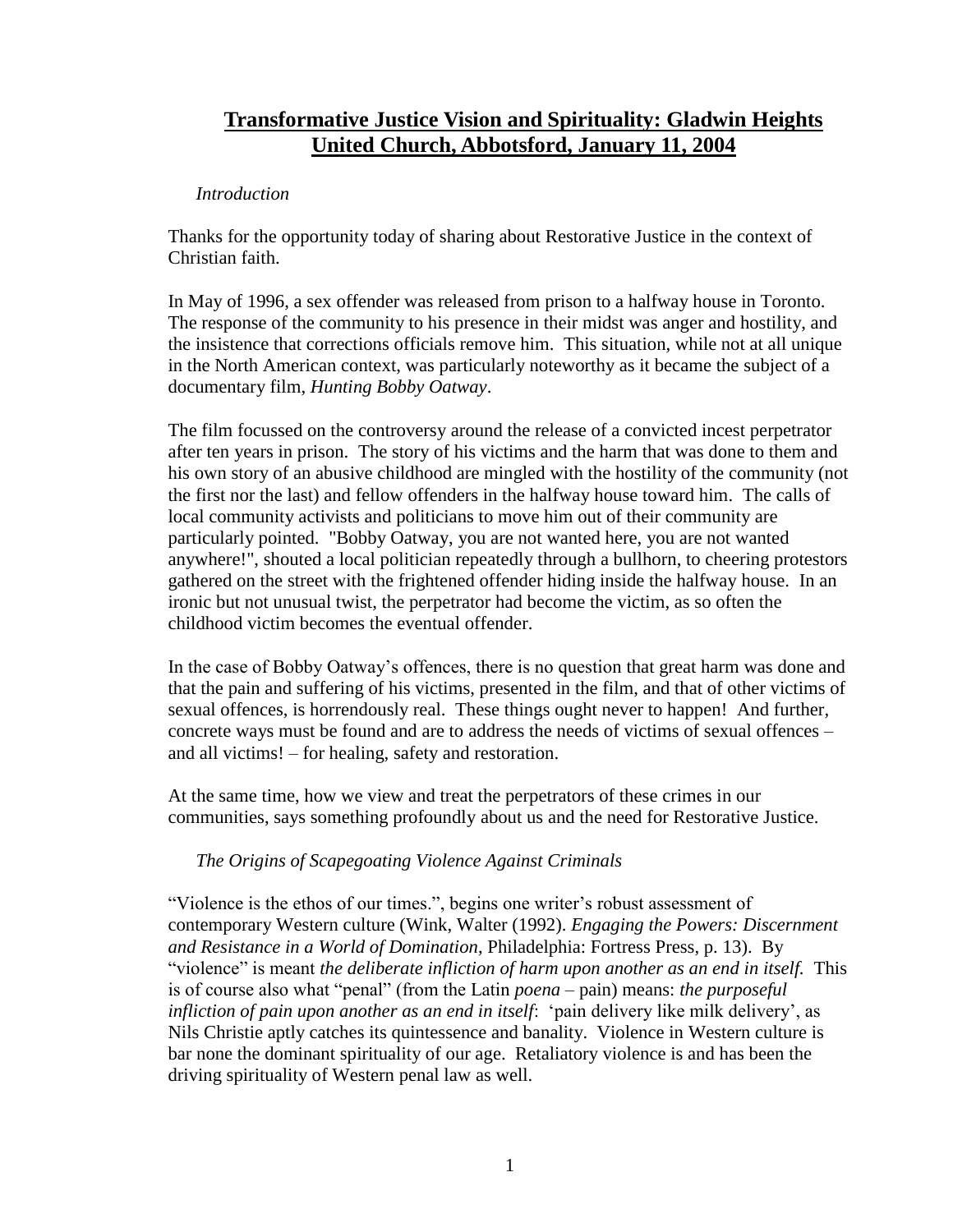#### *John Wilkes*

In March, 1773, in England, an eighteen-year-old youth, John Wilkes, was sentenced to death for a break and entry into a house and later a robbery of a watch and money from a man on the public highway. He appealed to Rev. Joseph Fletcher, an Anglican divine, for help in having the sentence commuted. The youth's parents had both died earlier, and Wilkes was in many ways pitiable, a fact fully known to the Anglican priest. Rev. Fletcher was widely considered an 18th-century St. Francis, "the holiest man this side of eternity", by contemporary John Wesley's account. In particular he was renowned for his commitment to caring for the poor. Nonetheless, he adamantly refused to intervene on Wilkes' behalf. After the youth's execution, Fletcher published a letter he had written Wilkes, and indicated that Wilkes had died a glorious 11<sup>th</sup>-hour convert.

Both Charles and John Wesley, famed founders of the Methodist church, and your United Church forebears, were deeply committed to caring for the poor, including responsiveness to Jesus' powerful words of solidarity with the imprisoned: "I was in prison and you came to visit me.' (Matt 25:36)" Nonetheless, we read this account by Charles Wesley of his visit to Newgate prison, July, 1738, on the morning he accompanied nine prisoners to the gallows: "They were all cheerful, full of comfort, peace and triumph, assuredly persuaded that Christ had died for them and waited to receive them into paradise.... I never saw such calm triumph, such incredible indifference to dying… Full of peace and confidence in our friends' happiness. That hour under the gallows was the most blessed hour of my life (Gorringe, Timothy (1996). *God's Just Vengeance: Crime, violence and the rhetoric of salvation*, Cambridge University Press, p. 4)."

This at-the-time universal church attitude amongst Protestants and Catholics you may recall was identically demonstrated by the chaplain in the movie and book, *Dead Man Walking*, and reflects a centuries-old "gallows pietism" that believed capital punishment was " a providential occasion where proper dispositions for a good Christian death were ideally enacted in a grand public liturgy from which all could learn important lessons in both living and dying as good Christians (Megivern, James J. (1997). *The Death Penalty: An Historical and Theological Survey*, New York/Mahway, N.J.: Paulist Press, p. 162)."

One commentator on this universal acceptance of the gallows, and its holiness, asks: "How is it that the question whether the law [about capital punishment for over 200 offences] might be wrong, or even wicked, does not arise for these good Christian people? How could they come away from scenes of judicial murder feeling that this was 'the most blessed day of their lives?' (Gorringe, *ibid*, p. 5)"

One might similarly ask, with regard to contemporary Western law: How is it that the question whether the law might be wrong, or even wicked, does not arise for people committed to Christian spirituality? How could harsh sentences to penal institutions and the death penalty be embraced as quintessentially Christian by followers of the One who said: "[God] has sent me to proclaim freedom for the prisoners... (Luke 4:18)", "I desire mercy, not sacrifice (Matt. 12:7)"; and who himself was executed by the best legal system of the day (Roman), and by guardians of arguably the high point of then contemporary religious spirituality (Judaism)?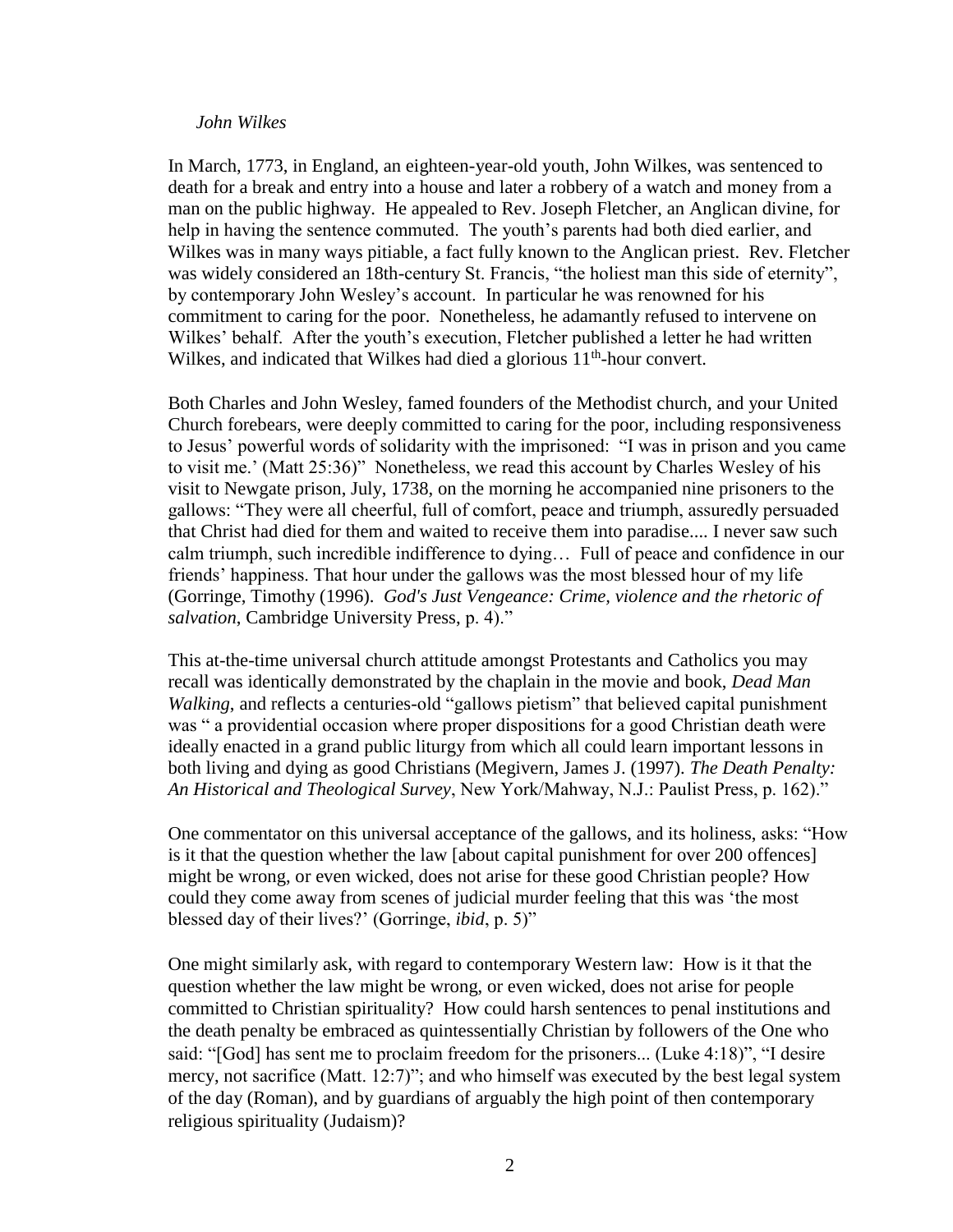Mumia Abu Jamal, an American Black Muslim convicted murderer (though claiming innocence), has written: "Isn't it odd that Christendom … strenuously support[s] the state's execution of thousands of imprisoned citizens? That the overwhelming majority of its judges, prosecutors, and lawyers – those who condemn, prosecute, and sell out the condemned – claim to be followers of the fettered, spat-upon, naked God? (quoted in Lewis Taylor, Mark (2001). *The Executed God: The Way of the Cross in Lockdown America*, Mark Lewis Taylor, Fortress Press, p. xi)."

Some have discovered the sad dominant truth of Mahatma Gandhi's claim: "The only people on earth who do not see Christ and his teachings as nonviolent are Christians (quoted in Wink, *ibid*, p. 216)." Gandhi also wrote:

"The message of Jesus, as I understand it, is contained in the Sermon on the Mount.... Much of what passes as Christianity is a negation of the Sermon on the Mount (quoted in Stassen, Glen H. (1992). *Just Peacemaking: Transforming Initiatives for Justice and Peace*, Louisville: Westminster/John Knox Press, p. 33)."

If the essence of the "law" – of how we should live – according to Jesus is *justice, mercy and faithfulness* (Matthew  $23:23 - 26$ ), as we heard read this morning, the church stands guilty of massive *injustice*, *mercilessness*, and *faithlessness* on the issue of violence generally, and punitive violence in particular.

#### *The Atonement and Western Penal Law*

From a biblical/Christian concept of justice where the victim's voice is the primary voice and where a dynamic attempt at reconciliation, restoration, transformation and *shalom* for offender, victim and community is centre-stage, there was a progressive move in church and Western history to a concept of justice where the emerging State became central and where the victim's voice was more and more muted. The victim was displaced by the King responsible for 'keeping the peace' within the kingdom. Hence to this day there is on court dockets: "Rex or Regina versus John or Jane Doe."

Where did this all begin? In the eleventh century, new Western ideas of the church led to the first concepts of the modern-day "State", and consequent development of our Western legal system with highly punitive laws.

There was also in the eleventh century the appearance by St. Anselm of Canterbury of a vastly influential (to this very day) theology of "atonement" (why Christ died) known as "the satisfaction theory". Explains one author: "Before the time of Anselm (and in the Eastern Church still) it would have been … said … that it is not only, and not primarily, divine justice that establishes our relationship with God but also, and primarily, his grace and his mercy… (Berman, Harold J. (1983). *Law and Revolution: The Formation of the Western Legal Tradition*, Harold J. Berman, Harvard University Press, Cambridge and London, p. 180)."

After Anselm, right up until the present, it was widely accepted both in Catholicism and eventually Protestantism, and imitated in emerging Western criminal justice systems that "Justice required that **every sin (crime) be paid for by temporal suffering**; that the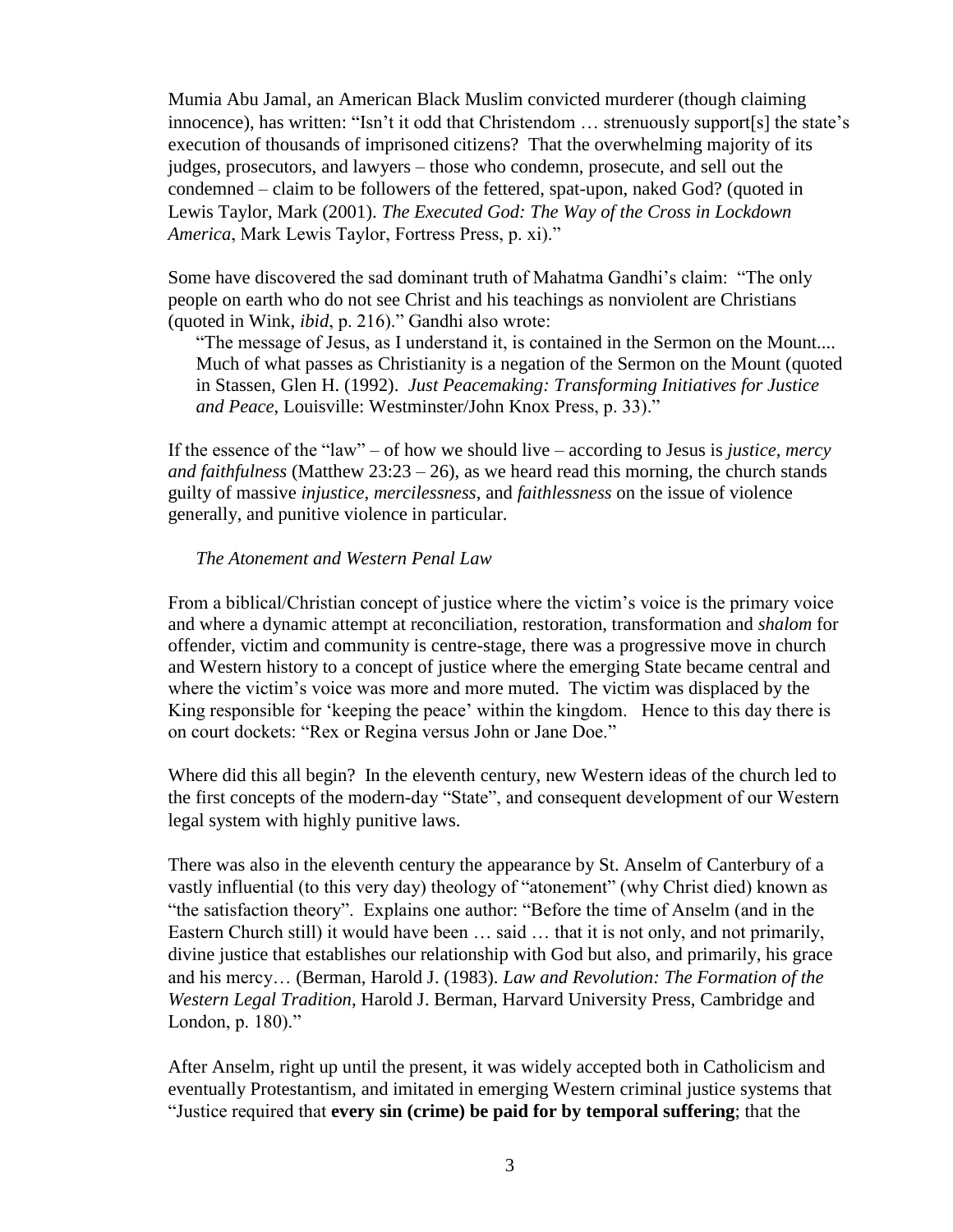suffering, the penalty, be appropriate to the sinful act; and that it vindicate ('avenge') the particular law that was violated (*ibid*, p. 183, boldface mine)."

Comments one astute theologian:

"Jesus, following Deuteronomy, insists on the cancelling of debt as a fundamental aspect of Christian practice. Anselm, however, makes God the one who *insists* on debt. The debt humanity has incurred must be paid with human blood. The God who rejected sacrifice now demands it...

"From the start sacrifice and satisfaction run together... What remains... **is a mysticism of pain which promises redemption to those who pay in blood.** In this move a most fundamental inversion of the gospel is achieved, which prepares the way for the validation of [punitive] criminal law as the instrument of God's justice …

"The penal consequences of this doctrine were grim indeed. As it entered the cultural bloodstream, was imaged in crucifixions, painted over church chancels, recited at each celebration of the Eucharist, or hymned, so it created its own structure of affect one in which earthly punishment was demanded because God himself had demanded the death of his Son (Gorringe, *ibid*, pp. 102 & 103, boldface mine)."

By the birth of the modern prison in the late eighteenth century, and persisting to the present, what emerged was a penal system dedicated to a "mysticism of pain" - *with no redemption*. (That's why by contrast the Stephen King novel and the movie with a slightly revised title, *The Shawshank Redemption*, are so gripping!) Nils Christie, a Norwegian criminologist, as mentioned, calls this approach to penal law a system of "pain delivery" as routine as milk delivery, and as commonplace in its destructiveness as the great Nazi evil, which Hannah Arendt dubbed: "the banality of evil".

One writer argues that Western criminal justice systems have all the characteristics of ancient religious scapegoating practices:

"In a secular democratic society, nothing is as sacred as the law code and the justice system which enforces it. The buildings in which laws are made are the most elaborate and the courts in which decisions are made about points of law are the most stately. Formality, uniforms, and respect surround the agents of law (Redekop, Vern (1993). *Scapegoats, the Bible, and Criminal Justice: Interacting with René Girard*, Akron: Mennonite Central Committee, p. 16)." Then he states:

"It is possible to think of the criminal justice system as one gigantic scapegoat mechanism for society.... [A] tiny percentage of offenders who are severely punished can be thought of as a collective scapegoat for society (*ibid*, pp. 33 & 34)."

Since Roman Emperor Constantine in the fourth century pragmatically and politically, and since St. Anselm in the  $11<sup>th</sup>$  century theologically, the church has inconceivably claimed legitimacy for *the very violence that killed its Founder!* It further arrogated to itself, and society under its influence, that same punitive rightfulness. This is a most amazing inversion of Christian spirituality in the long history of the Church.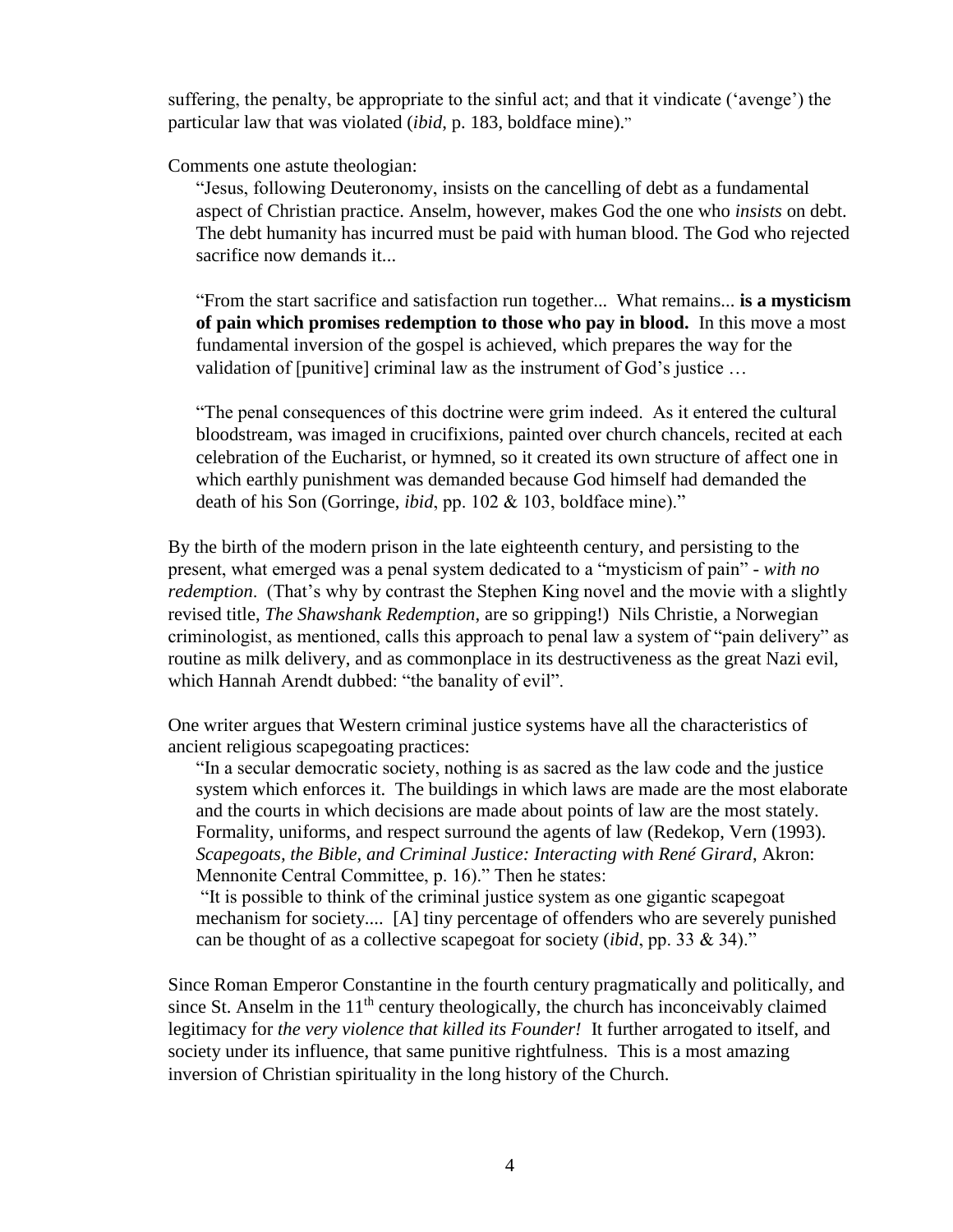### *Enter Restorative Justice*

Over the last thirty years, in many countries worldwide, there has been a number of new initiatives challenging us to go beyond such retributive justice to *Restorative Justice*. The best theological presentation to date in fact is entitled *Beyond Retribution: A New Testament Vision for Justice, Crime, and Punishment*, a copy of which is on the display table.

At its most basic, *Restorative Justice is a vision of peacemaking in response to crime by which all parties – victims, offenders, impacted communities – are caught up in 'making it right' in response to crime, with the victim and his or her needs centre-stage; healing its intended outcome; and a plethora of practices and programs its instruments.* 

These initiatives have been emerging signs of hope calling for a radical reengagement of the Christian faith in criminal justice issues from a Restorative Justice perspective. I will mention one kind of initiative only as example: *Victim Offender Reconciliation Programs (VORP).* These were pioneered by Canadians almost thirty years ago. VORP and similarly named mediation programs now around the world demonstrate that there are better ways than incarceration for many types of offences. Though used at first in property crimes only, the Victim Offender Mediation Program (VOMP) in British Columbia for a dozen years has successfully conducted "therapeutic dialogues" for and sometimes between offenders and victims in the most serious of violent crimes on the Criminal Code of Canada.

# *Bobby Oatway Reprise/Reprieve*

If it is true that the Christian Church:

- lost its scriptural understanding of justice;
- fell prey to a theology of punishment and violence;
- and must rediscover the richness of its peacemaking heritage;

then, such a recovery is a call to repentance and conversion, to creativity and community.

Bobby Oatway, with whose story I began, eventually was hounded out of Toronto right back into prison in British Columbia until his "warrant expiry", when he had to leave prison. One of our staff drove him that day to his new home in the BC Interior. This had all been carefully worked through with the local RCMP Watch Commander, and several area residents. He slipped into a small community "under the radar screen" for a few weeks. Then, through a story in a local newspaper, the proverbial shit suddenly hit the fan! A town meeting was called at which virtually all but the gas station attendants showed up. So did I.

When I closed my eyes that evening, in light of what I was hearing, I could imagine a black standing before a lynch mob in the Deep South, or a Jew cowering before the vituperative rhetoric of Hitler. The scapegoating atmosphere was as thick as a London fog. Only this was almost 21<sup>st</sup> century "enlightened", "civilized" British Columbia! (Note the quotation marks!)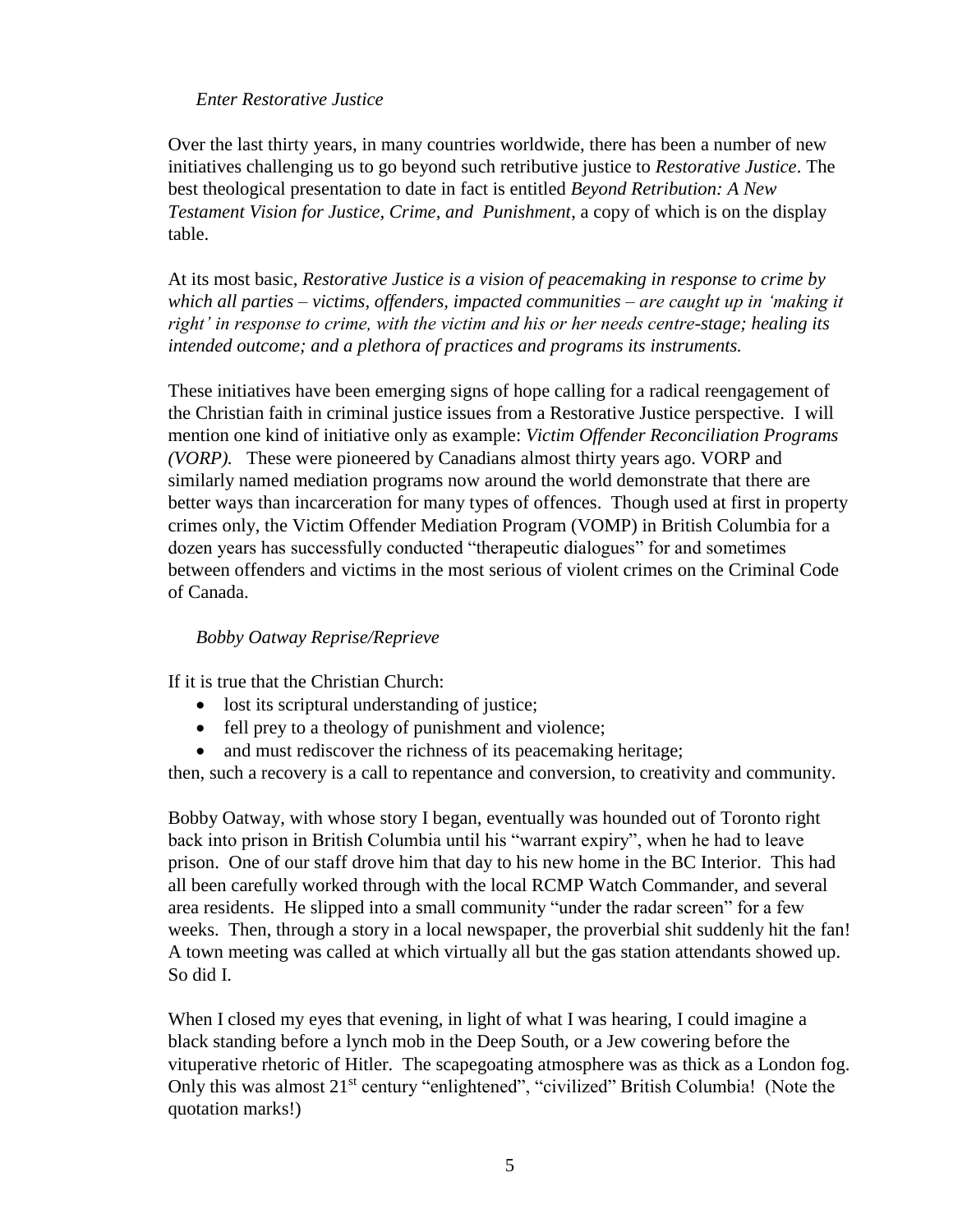"The only thing that can change a pedophile is a bullet to the head!", one participant shouted, with thunderous accompanying applause. "I just want to let Bobby Oatway know that behind every door of every house in this community will be a loaded shotgun until he leaves this area for good!", another exclaimed, with similar resounding ovation. The "mob", some 200 strong, eventually marched right to where they thought (mistakenly) Oatway lived, and chanted: "Die, Bobby Oatway, die!"

I remind you. This was not Nazi Germany or the early  $20<sup>th</sup>$  century Deep South! This was supposedly enlightened contemporary peace-loving interior BC. Gathered were the good and the God-fearing, your neighbours and mine – heck! – you and me!, the upright and the law-abiding. … Well, except for the death threats, and the rock hurled through the motel window – which no one saw who did it… and the new RCMP Watch Commander who did not care to investigate.

For a paper on some of these scapegoating dynamics with Oatway, done jointly by myself and a Corrections staff person, please go to the website on the screen: <http://www.emory.edu/COLLEGE/RELIGION/faculty/smith/vr/wayne.html>

But the fact is: *I couldn't blame them!* From what I had heard about Bobby Oatway that evening, I'd have been deathly afraid for my family and my community too! The only difference was: our agency had worked with Oatway for years; had known a distinctly human side to "Bobby Oatway Monster Sex Offender"; had known of all the hard work in prison he had done on his offences; had entertained him (some of us) in our homes; and had known that he was working hard at changing from the inhuman offender he had once been. But that information was censored that evening. Though I for one tried...

The next morning, Oatway snuck out of that community, never to return. Five days later, my wife, daughter and I were accompanying him to a welcoming community known as a "Circle of Support and Accountability" (run under Correctional Services Canada Chaplaincy) in another BC area. And, for the first time in his history of having been hounded from pillar to post, Oatway has remained in one community other than prison for several years right up to the present. Now under an assumed name, he continues to live a law-abiding life: he is a hard-working, tax-paying, upstanding member of Canadian society… like you and me, of course.

#### *Conclusion*

What can a Christian community do in response to crime? What God in Christ, the Romans text tells us, does in response to all human wrong: *offer a supportive embrace while expecting full accountability*. Never naïvely, never lightly, never to put others at risk. But it can and is being done across Canada, with over 60 Circles of Support and Accountability that have operated in the past ten years. And until now, one (which is far too many!) in ten years has committed a repeat sexual offence. Whereas the dozens in the various Circles had been previously amongst the worst recidivists known to police.

In 1993 Lee Griffith published *The Fall of the Prison: Biblical Perspectives on Prison Abolition*. His is a powerful statement on a spirituality of penal abolition. The book's